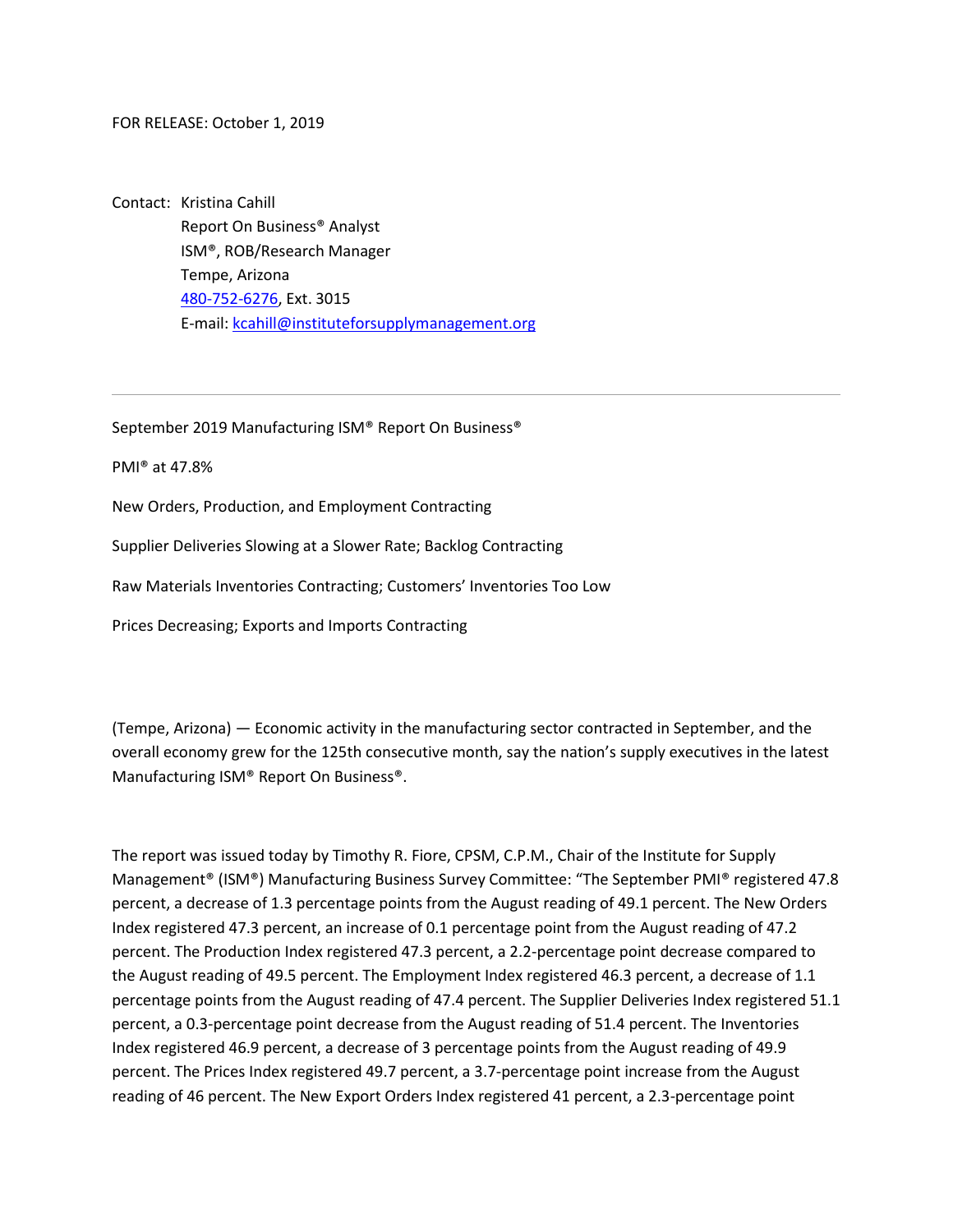decrease from the August reading of 43.3 percent. The Imports Index registered 48.1 percent, a 2.1 percentage point increase from the August reading of 46 percent.

"Comments from the panel reflect a continuing decrease in business confidence. September was the second consecutive month of PMI® contraction, at a faster rate compared to August. Demand contracted, with the New Orders Index contracting at August levels, the Customers' Inventories Index moving toward 'about right' territory and the Backlog of Orders Index contracting for the fifth straight month (and at a faster rate). The New Export Orders Index continued to contract strongly, a negative impact on the New Orders Index. Consumption (measured by the Production and Employment indexes) contracted at faster rates, again primarily driven by a lack of demand, contributing negative numbers (a combined 3.3-percentage point decrease) to the PMI® calculation. Inputs — expressed as supplier deliveries, inventories and imports — were again lower in September, due to inventory tightening for the fourth straight month. This resulted in a combined 3.3-percentage point decline in the Supplier Deliveries and Inventories indexes. Imports contraction slowed. Overall, inputs indicate (1) supply chains are meeting demand and (2) companies are continuing to closely match inventories to new orders. Prices decreased for the fourth consecutive month, but at a slower rate.

"Global trade remains the most significant issue, as demonstrated by the contraction in new export orders that began in July 2019. Overall, sentiment this month remains cautious regarding near-term growth," says Fiore.

Of the 18 manufacturing industries, three reported growth in September: Miscellaneous Manufacturing; Food, Beverage & Tobacco Products; and Chemical Products. The 15 industries reporting contraction in September — in the following order — are: Apparel, Leather & Allied Products; Printing & Related Support Activities; Wood Products; Electrical Equipment, Appliances & Components; Textile Mills; Paper Products; Fabricated Metal Products; Plastics & Rubber Products; Petroleum & Coal Products; Primary Metals; Transportation Equipment; Nonmetallic Mineral Products; Machinery; Furniture & Related Products; and Computer & Electronic Products.

What respondents are saying...

"Second month in a row in which shipments have outpaced new orders." (Computer & Electronic Products)

"Continued softening in the global automotive market. Trade-war impacts also have localized effects, particularly in select export markets. Seeing warehouses filling again after what appeared to be a short reduction of demand." (Chemical Products)

"Business outlook remains cautious. Orders seem to be decreasing, but luckily not as sharp of a decrease as we were expecting." (Transportation Equipment)

"Chinese tariffs going up are hurting our business. Most of the materials are not made in the U.S. and made only in China." (Food, Beverage & Tobacco Products)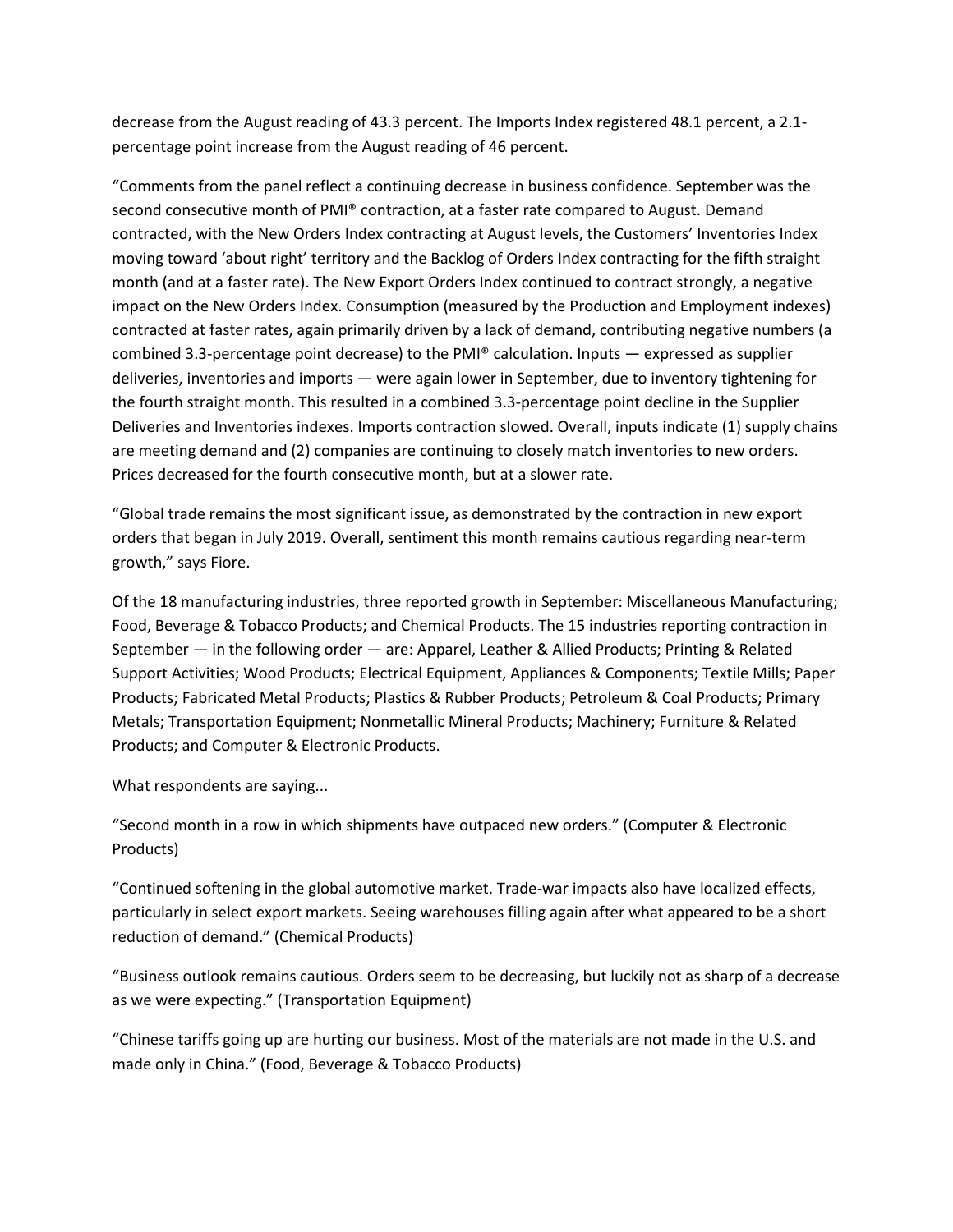"General market is slowing even more than a normal fourth-quarter slowdown." (Fabricated Metal Products)

"Demand softening on some product lines, backlogs have reduced, and dealer inventories are growing." (Machinery)

"Business has been flat for us. Year-over-year growth has slowed dramatically." (Miscellaneous Manufacturing)

"We have seen a reduction in sales orders and, therefore, a lower demand for products we order. We have also reduced our workforce by 10 percent." (Plastics & Rubber Products)

"Incoming sales are sluggish for this time of year." (Furniture & Related Products)

"Economy seems to be softening. The tariffs have caused much confusion in the industry." (Electrical Equipment, Appliances & Components)

Manufacturing at a Glance September 2019

| Index                     | Sep  | Aug  | Series Index Series Index Percentage Point<br>Change | Direction                 | Rate of<br>Change | Trend*<br>(Months) |
|---------------------------|------|------|------------------------------------------------------|---------------------------|-------------------|--------------------|
| PMI <sup>®</sup>          | 47.8 | 49.1 | $-1.3$                                               | <b>Contracting Faster</b> |                   | $\overline{2}$     |
| New Orders                | 47.3 | 47.2 | $+0.1$                                               | <b>Contracting Slower</b> |                   | $\overline{2}$     |
| Production                | 47.3 | 49.5 | $-2.2$                                               | <b>Contracting Faster</b> |                   | $\overline{2}$     |
| Employment                | 46.3 | 47.4 | $-1.1$                                               | <b>Contracting Faster</b> |                   | $\overline{2}$     |
| Supplier Deliveries 51.1  |      | 51.4 | $-0.3$                                               | Slowing                   | Slower            | 43                 |
| Inventories               | 46.9 | 49.9 | $-3.0$                                               | <b>Contracting Faster</b> |                   | 4                  |
| Customers'<br>Inventories | 45.5 | 44.9 | $+0.6$                                               | Too Low                   | Slower            | 36                 |
| Prices                    | 49.7 | 46.0 | $+3.7$                                               | Decreasing Slower         |                   | 4                  |
| Backlog of Orders 45.1    |      | 46.3 | $-1.2$                                               | <b>Contracting Faster</b> |                   | 5                  |
| New Export Orders 41.0    |      | 43.3 | $-2.3$                                               | <b>Contracting Faster</b> |                   | 3                  |
| Imports                   | 48.1 | 46.0 | $+2.1$                                               | <b>Contracting Slower</b> |                   | 3                  |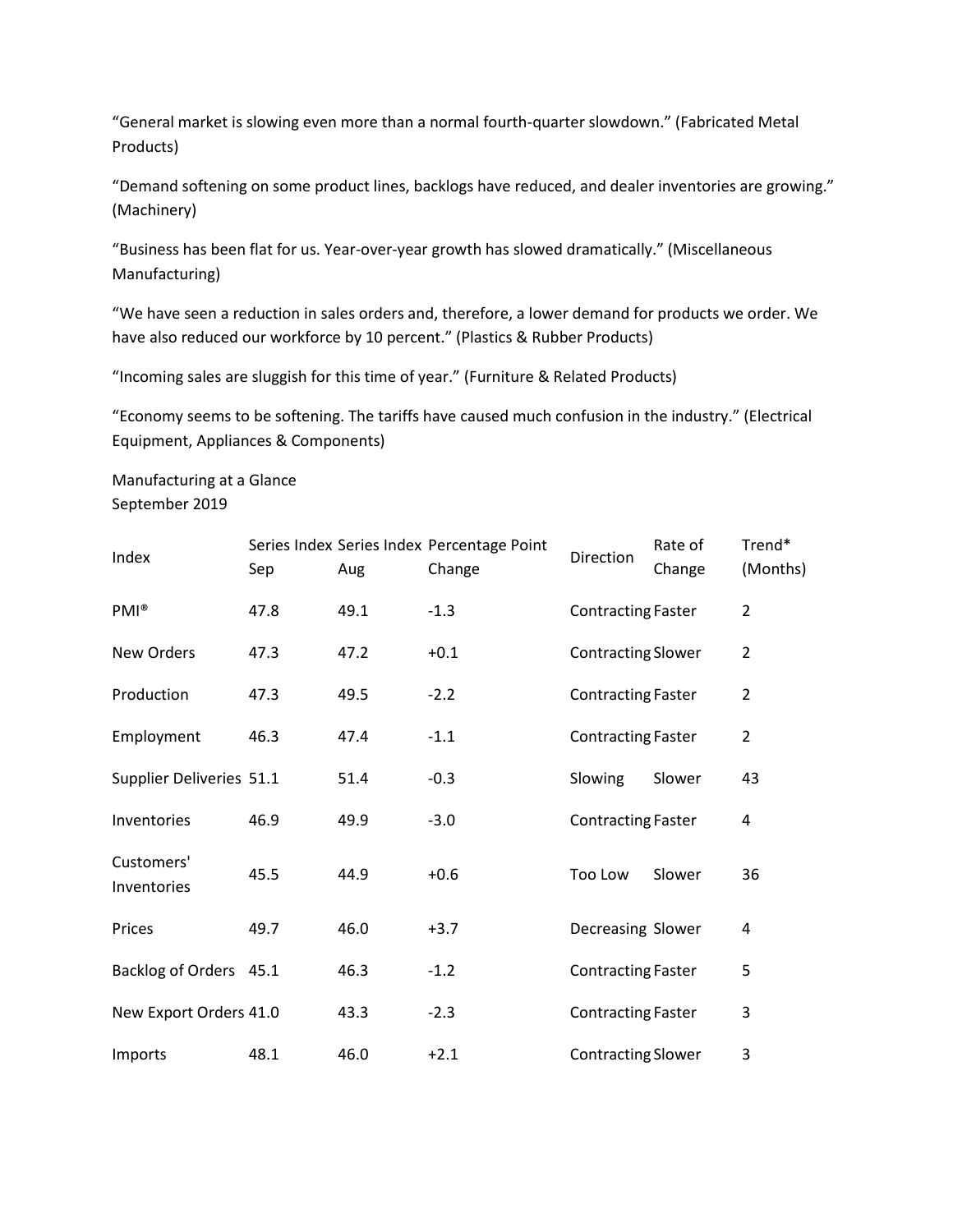|                             | Series Index Series Index Percentage Point |     |        | Rate of                   | Trend* |          |
|-----------------------------|--------------------------------------------|-----|--------|---------------------------|--------|----------|
| Index                       | Sep                                        | Aug | Change | Direction                 | Change | (Months) |
| <b>OVERALL ECONOMY</b>      |                                            |     |        | Growing                   | Slower | 125      |
| <b>Manufacturing Sector</b> |                                            |     |        | <b>Contracting Faster</b> |        |          |

Manufacturing ISM® Report On Business® data is seasonally adjusted for the New Orders, Production, Employment and Supplier Deliveries Indexes.

\*Number of months moving in current direction.

Commodities reported up/down in price and in short supply

Commodities Up in Price

Natural Gas; Precious Metals.

Commodities Down in Price

Aluminum (6); Base Oil; Corrugated Boxes (4); High-Density Polyethylene; Nylon; Pulp (2); Scrap; Steel (3); Steel – Hot Rolled (2); and Steel Products (9).

Commodities in Short Supply

Castings; Electronic Components (2); and Helium (3).

Note: The number of consecutive months the commodity is listed is indicated after each item.

### SEPTEMBER 2019 MANUFACTURING INDEX SUMMARIES

### PMI®

Manufacturing contracted in September, as the PMI® registered 47.8 percent, a decrease of 1.3 percentage points from the August reading of 49.1 percent. This is the lowest reading since June 2009, the last month of the Great Recession, when the index registered 46.3 percent. "The PMI® contracted for the second straight month. The contraction continues six straight months of softening in manufacturing. Only one of the PMI® subindexes (Supplier Deliveries) registered at a level associated with expansion. Two of the six big industries expanded, and four contracted," says Fiore. A reading above 50 percent indicates that the manufacturing economy is generally expanding; below 50 percent indicates that it is generally contracting.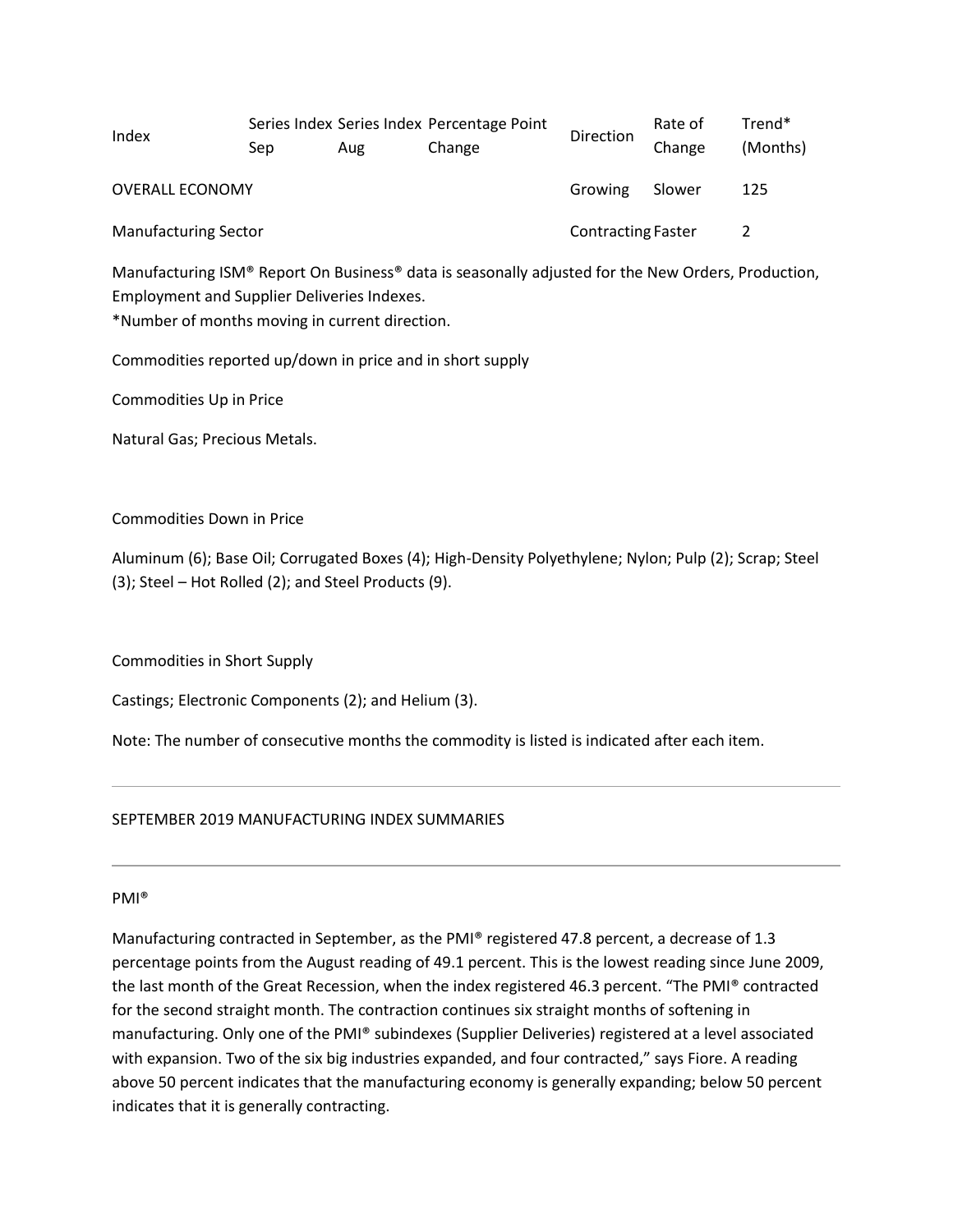A PMI® above 42.9 percent, over a period of time, generally indicates an expansion of the overall economy. Therefore, the September PMI® indicates growth for the 125th consecutive month in the overall economy, and the second month of contraction following 35 straight months of growth in the manufacturing sector. "The past relationship between the PMI® and the overall economy indicates that the PMI® for September (47.8 percent) corresponds to a 1.5-percent increase in real gross domestic product (GDP) on an annualized basis," says Fiore.

The Last 12 Months

| Month                                                     | PMI <sup>®</sup> |
|-----------------------------------------------------------|------------------|
| Sep 2019                                                  | 47.8             |
| Aug 2019                                                  | 49.1             |
| Jul 2019                                                  | 51.2             |
| Jun 2019                                                  | 51.7             |
| May 2019                                                  | 52.1             |
| Apr 2019                                                  | 52.8             |
| Month                                                     | PMI <sup>®</sup> |
| Mar 2019                                                  | 55.3             |
| Feb 2019                                                  | 54.2             |
| Jan 2019                                                  | 56.6             |
| Dec 2018                                                  | 54.3             |
| <b>Nov 2018</b>                                           | 58.8             |
| Oct 2018                                                  | 57.5             |
| Average for 12 months - 53.5<br>High - 58.8<br>Low - 47.8 |                  |

### New Orders

ISM®'s New Orders Index registered 47.3 percent in September, an increase of 0.1 percentage point when compared to the 47.2 percent reported for August. This indicates that new orders contracted for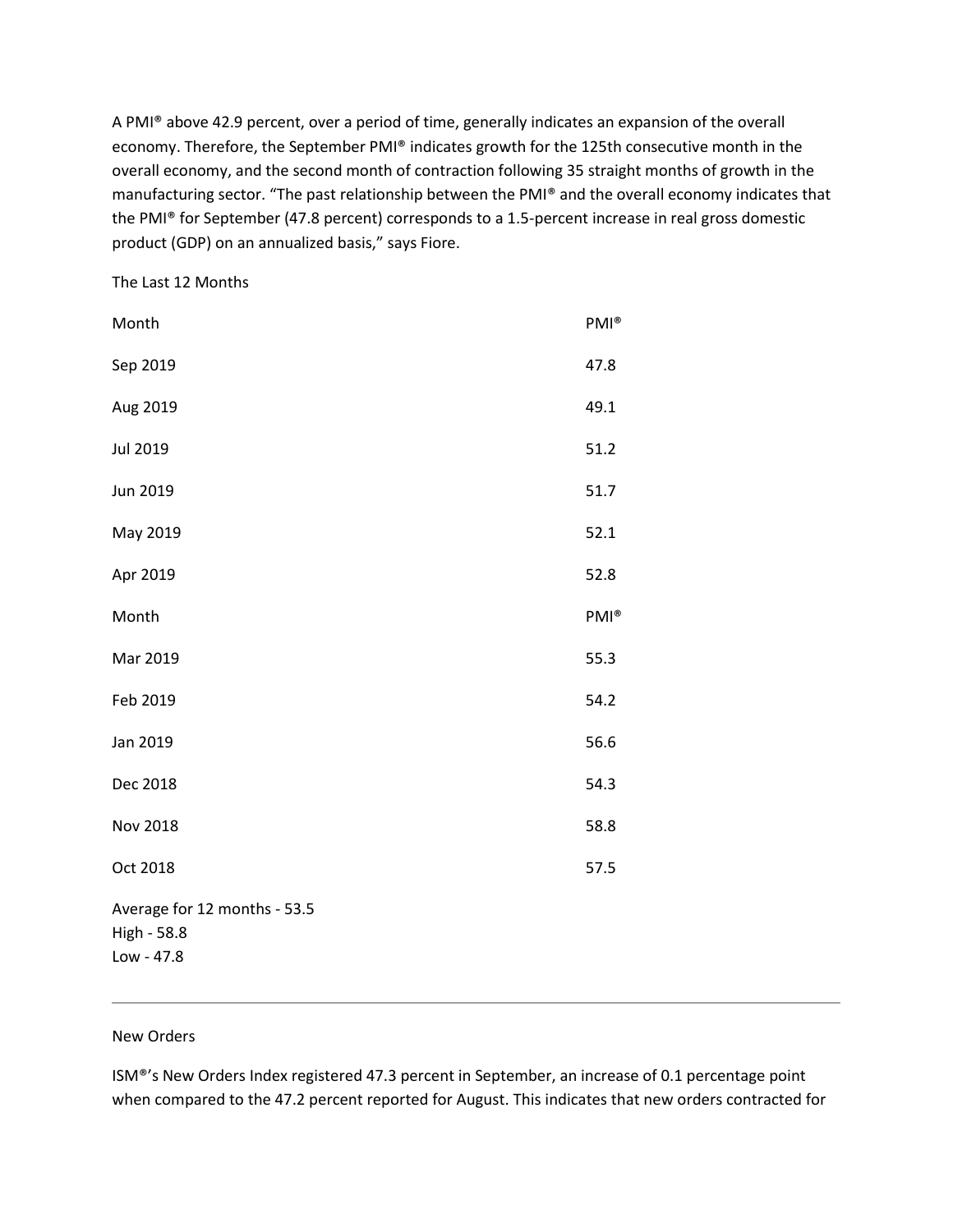the second month in a row. "Aside from last month, this is the lowest reading since June 2012, when the New Orders Index registered 47.2 percent. The previous low point was 46 percent in April 2009. Two of the top six industry sectors expanded, and four contracted in September," says Fiore. A New Orders Index above 52.5 percent, over time, is generally consistent with an increase in the Census Bureau's series on manufacturing orders (in constant 2000 dollars).

Of 18 manufacturing industries, three reported growth in new orders in September: Miscellaneous Manufacturing; Food, Beverage & Tobacco Products; and Chemical Products. The 11 industries reporting a decline in new orders in September — in the following order — are: Apparel, Leather & Allied Products; Textile Mills; Wood Products; Electrical Equipment, Appliances & Components; Nonmetallic Mineral Products; Petroleum & Coal Products; Transportation Equipment; Paper Products; Computer & Electronic Products; Fabricated Metal Products; and Plastics & Rubber Products.

| New Orders | % Higher | % Same | % Lower | <b>Net</b> | Index |
|------------|----------|--------|---------|------------|-------|
| Sep 2019   | 18.8     | 55.2   | 26.0    | $-7.2$     | 47.3  |
| Aug 2019   | 17.5     | 56.6   | 25.9    | $-8.4$     | 47.2  |
| Jul 2019   | 23.0     | 52.1   | 24.9    | $-1.9$     | 50.8  |
| Jun 2019   | 24.6     | 55.9   | 19.5    | $+5.1$     | 50.0  |
|            |          |        |         |            |       |

# Production

ISM®'s Production Index registered 47.3 percent in September, which is a decrease of 2.2 percentage points when compared to the 49.5 percent reported for August, indicating the second consecutive month of contraction. "Prior to this month's reading, the previous low point was in April 2009, when the index registered 36.7 percent. Two of the big six industry sectors expanded, and two contracted. There was a 4-percentage point shift to the 'lower' category. Production output was able to improve customer-inventory positions, but backlog-orders contraction rates accelerated compared to the prior month," says Fiore. An index above 51.7 percent, over time, is generally consistent with an increase in the Federal Reserve Board's Industrial Production figures.

The three industries reporting growth in production during the month of September are: Chemical Products; Computer & Electronic Products; and Miscellaneous Manufacturing. The 11 industries reporting a decrease in production in September — listed in order — are: Apparel, Leather & Allied Products; Wood Products; Textile Mills; Petroleum & Coal Products; Nonmetallic Mineral Products; Primary Metals; Paper Products; Machinery; Plastics & Rubber Products; Electrical Equipment, Appliances & Components; and Fabricated Metal Products.

| Production | % Higher | % Same | % Lower | Net | Index |
|------------|----------|--------|---------|-----|-------|
|------------|----------|--------|---------|-----|-------|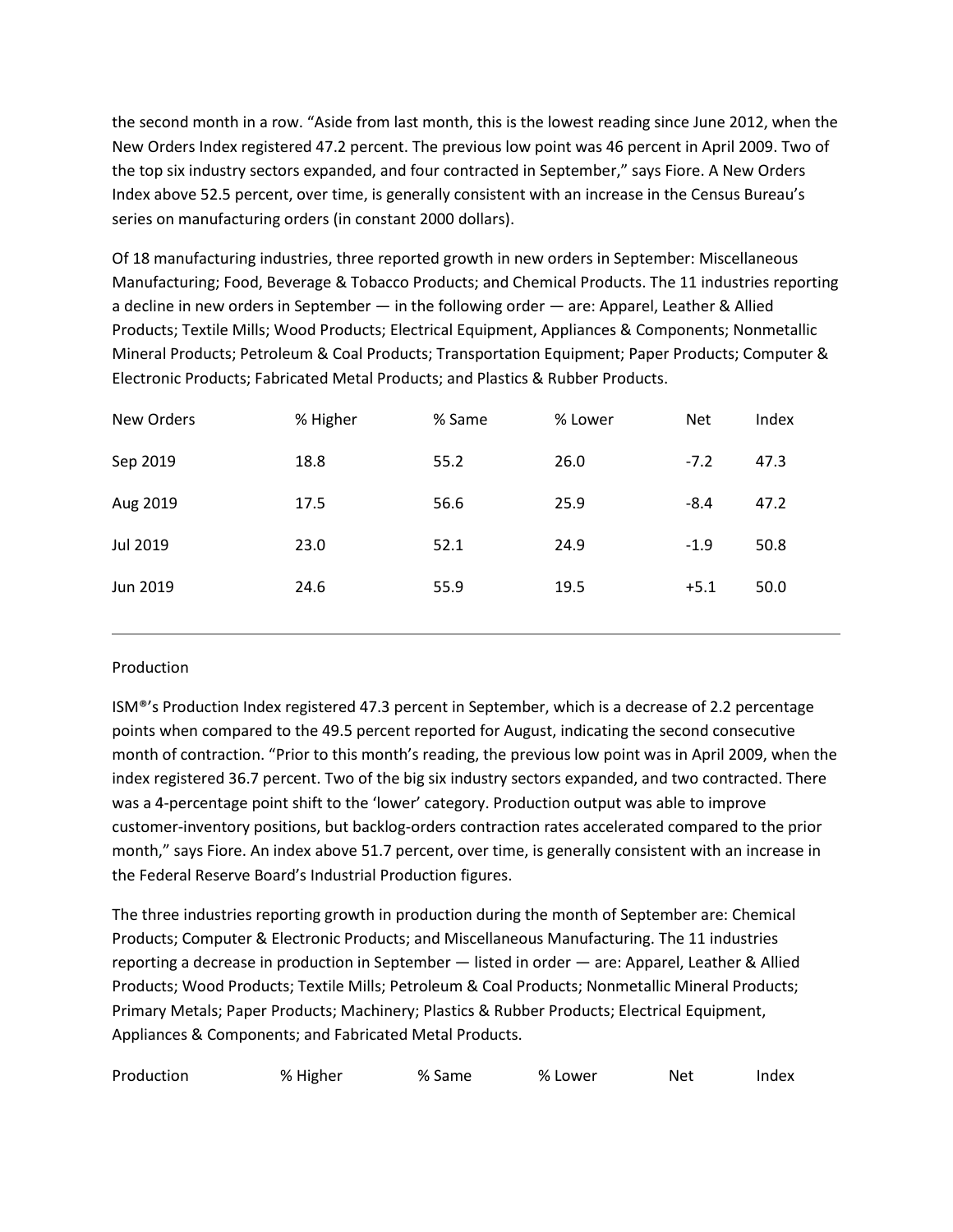| Production      | % Higher | % Same | % Lower | <b>Net</b> | Index |
|-----------------|----------|--------|---------|------------|-------|
| Sep 2019        | 20.3     | 52.5   | 27.2    | $-6.9$     | 47.3  |
| Aug 2019        | 22.0     | 54.7   | 23.2    | $-1.2$     | 49.5  |
| <b>Jul 2019</b> | 19.7     | 59.4   | 20.8    | $-1.1$     | 50.8  |
| Jun 2019        | 31.7     | 48.7   | 19.6    | $+12.1$    | 54.1  |
|                 |          |        |         |            |       |

# Employment

ISM®'s Employment Index registered 46.3 percent in September, a decrease of 1.1 percentage points when compared to the August reading of 47.4 percent. This indicates contraction in September for the second consecutive month. "A reading of 46.3 percent is the lowest since January 2016, when the Employment Index registered 44.6 percent. Two of the six big industry sectors expanded, and three contracted during the period. There was a 4-percentage point shift to the 'lower' category. Comments were generally neutral concerning hiring for attrition. Force reduction comments were minimal, but 29 percent of employment comments were cautious regarding employment expansion," says Fiore. An Employment Index above 50.8 percent, over time, is generally consistent with an increase in the Bureau of Labor Statistics (BLS) data on manufacturing employment.

Of 18 manufacturing industries, four reported employment growth in September: Miscellaneous Manufacturing; Textile Mills; Food, Beverage & Tobacco Products; and Chemical Products. The 11 industries reporting a decrease in employment in September, in the following order, are: Printing & Related Support Activities; Apparel, Leather & Allied Products; Primary Metals; Paper Products; Wood Products; Fabricated Metal Products; Electrical Equipment, Appliances & Components; Transportation Equipment; Plastics & Rubber Products; Computer & Electronic Products; and Machinery.

| Employment | % Higher | % Same | % Lower | <b>Net</b> | Index |
|------------|----------|--------|---------|------------|-------|
| Sep 2019   | 14.6     | 62.3   | 23.0    | $-8.4$     | 46.3  |
| Aug 2019   | 15.0     | 66.0   | 19.0    | $-4.0$     | 47.4  |
| Jul 2019   | 19.2     | 66.3   | 14.5    | $+4.7$     | 51.7  |
| Jun 2019   | 26.2     | 61.2   | 12.6    | $+13.6$    | 54.5  |
|            |          |        |         |            |       |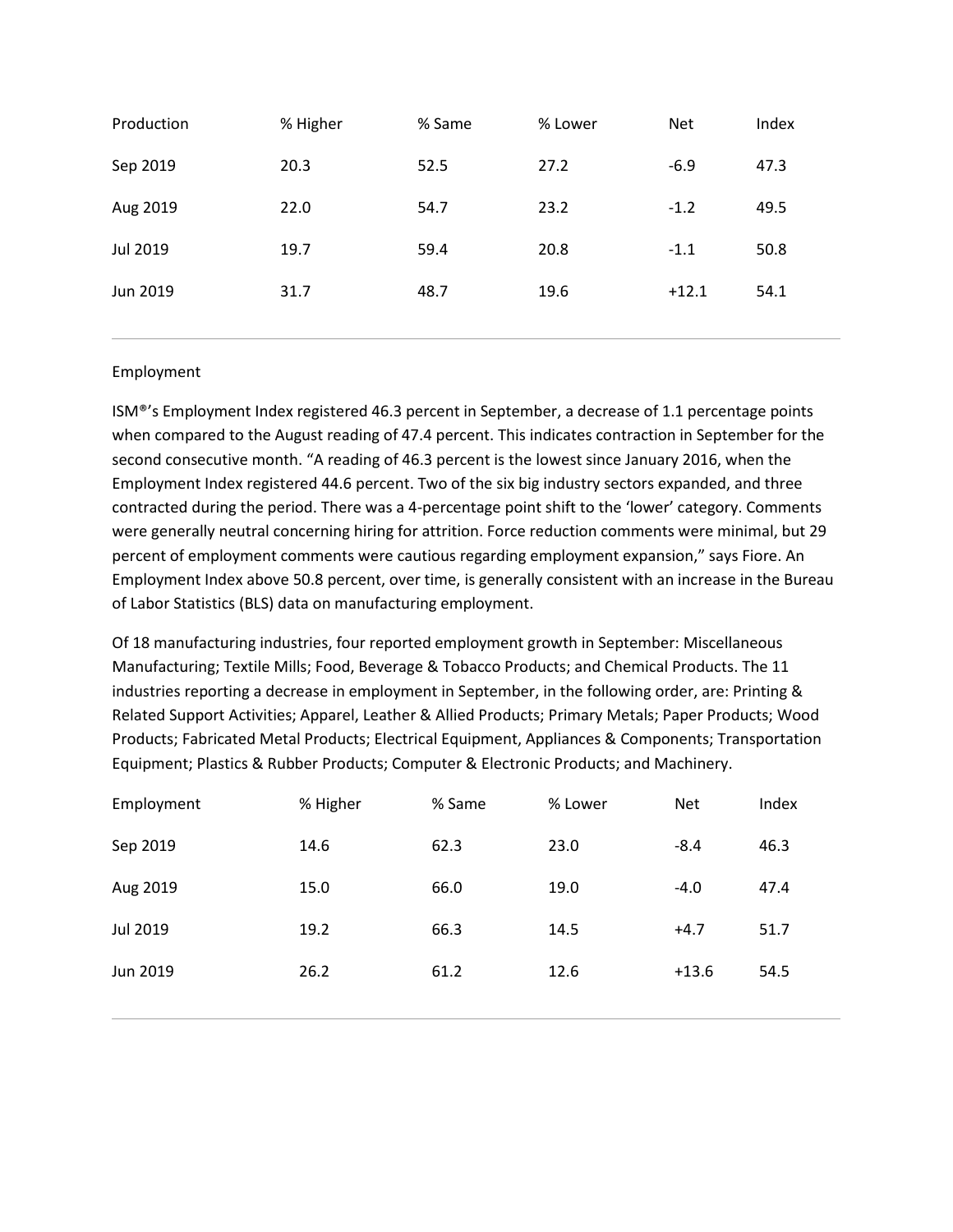### Supplier Deliveries

The delivery performance of suppliers to manufacturing organizations slowed in September, as the Supplier Deliveries Index registered 51.1 percent. This is 0.3 percentage point lower than the 51.4 percent reported for August. "This is the 43rd straight month of slowing supplier deliveries, but at marginal rates. This indicates that supply chain constraints continue to have minimal impact on production performance. Thirty-four percent of supplier delivery comments indicate improvement in deliveries. Respondents noted increased difficulty in transporting products from China and more difficulty (compared to August) in planning for road freight transit times," says Fiore. A reading below 50 percent indicates faster deliveries, while a reading above 50 percent indicates slower deliveries.

The nine industries reporting slower supplier deliveries in September — listed in order — are: Textile Mills; Food, Beverage & Tobacco Products; Miscellaneous Manufacturing; Primary Metals; Paper Products; Computer & Electronic Products; Plastics & Rubber Products; Machinery; and Chemical Products. The five industries reporting faster supplier deliveries in September are: Electrical Equipment, Appliances & Components; Nonmetallic Mineral Products; Furniture & Related Products; Fabricated Metal Products; and Transportation Equipment.

| <b>Supplier Deliveries</b> | % Slower | % Same | % Faster | <b>Net</b> | Index |
|----------------------------|----------|--------|----------|------------|-------|
| Sep 2019                   | 10.8     | 81.0   | 8.2      | $+2.6$     | 51.1  |
| Aug 2019                   | 12.7     | 77.8   | 9.5      | $+3.2$     | 51.4  |
| <b>Jul 2019</b>            | 13.1     | 80.8   | 6.1      | $+7.0$     | 53.3  |
| Jun 2019                   | 9.7      | 83.0   | 7.3      | $+2.4$     | 50.7  |

# Inventories\*

The Inventories Index registered 46.9 percent in September, a decrease of 3 percentage points from the 49.9 percent reported for August. This is the lowest reading since December 2016, when the index registered 46 percent. "The index contracted for the fourth straight month. Inventories were again depleted relative to production, due primarily to the close attention being paid to input material receipts relative to new orders received," says Fiore. An Inventories Index greater than 44.3 percent, over time, is generally consistent with expansion in the Bureau of Economic Analysis (BEA) figures on overall manufacturing inventories (in chained 2000 dollars).

The four industries reporting higher inventories in September are: Nonmetallic Mineral Products; Wood Products; Primary Metals; and Chemical Products. The 10 industries reporting a decrease in inventories in September — in the following order — are: Apparel, Leather & Allied Products; Printing & Related Support Activities; Plastics & Rubber Products; Textile Mills; Fabricated Metal Products; Computer &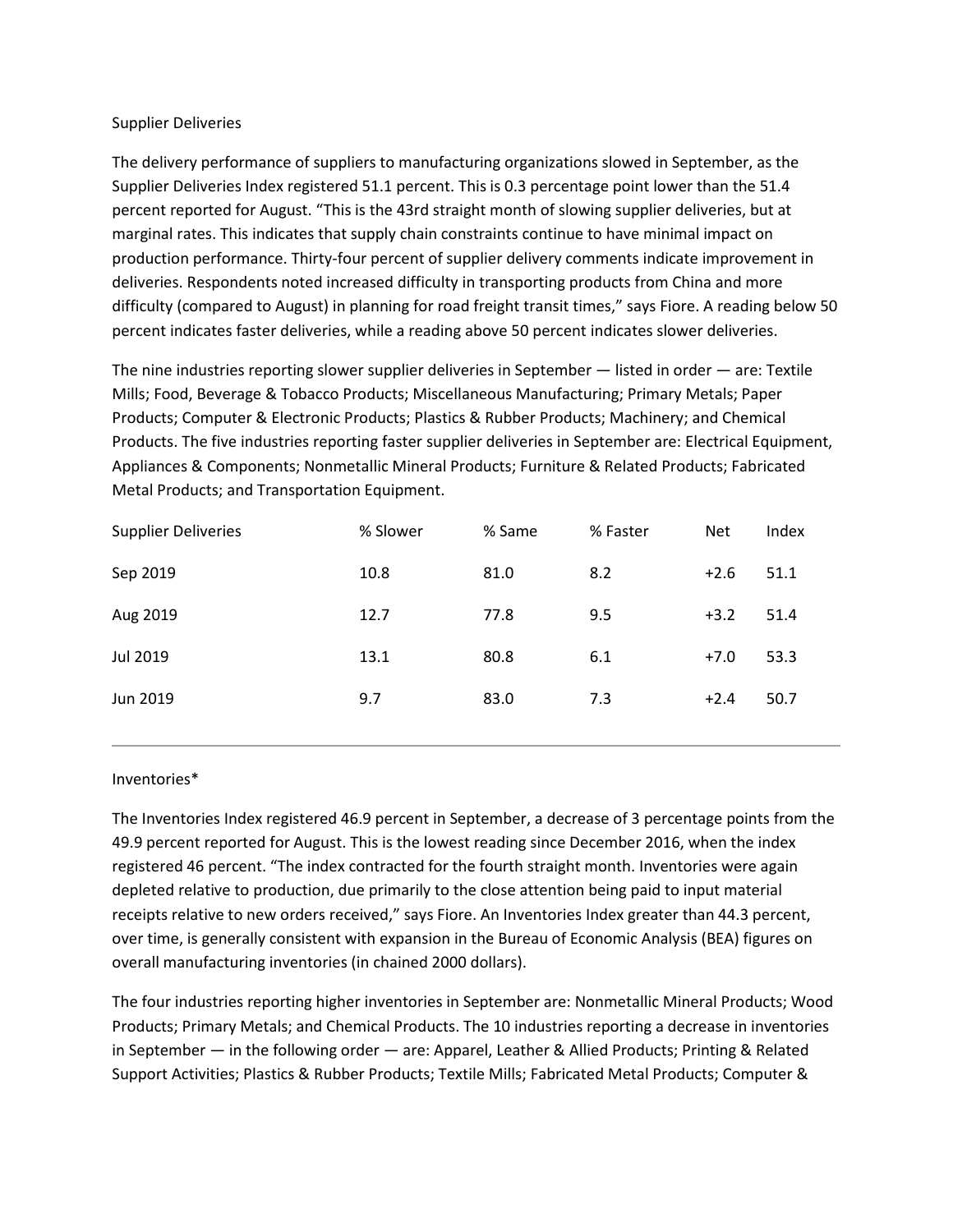| <b>Inventories</b> | % Higher | % Same | % Lower | <b>Net</b> | Index |
|--------------------|----------|--------|---------|------------|-------|
| Sep 2019           | 16.3     | 61.3   | 22.5    | $-6.2$     | 46.9  |
| Aug 2019           | 19.4     | 61.0   | 19.7    | $-0.3$     | 49.9  |
| Jul 2019           | 17.4     | 64.1   | 18.4    | $-1.0$     | 49.5  |
| Jun 2019           | 16.5     | 65.1   | 18.4    | $-1.9$     | 49.1  |
|                    |          |        |         |            |       |

Electronic Products; Paper Products; Machinery; Miscellaneous Manufacturing; and Electrical Equipment, Appliances & Components.

### Customers' Inventories\*

ISM®'s Customers' Inventories Index registered 45.5 percent in September, which is 0.6 percentage point higher than the 44.9 percent reported for August, indicating that customers' inventory levels were considered too low. "Customers' inventories are too low for the 36th consecutive month," says Fiore.

The five industries reporting customers' inventories as too high during the month of September are: Nonmetallic Mineral Products; Textile Mills; Miscellaneous Manufacturing; Electrical Equipment, Appliances & Components; and Fabricated Metal Products. The nine industries reporting customers' inventories as too low during September — listed in order — are: Wood Products; Petroleum & Coal Products; Plastics & Rubber Products; Primary Metals; Chemical Products; Transportation Equipment; Machinery; Computer & Electronic Products; and Food, Beverage & Tobacco Products.

| <b>Customers' Inventories</b> | % Reporting | % Too High | % About Right | % Too Low | Net          | Index |
|-------------------------------|-------------|------------|---------------|-----------|--------------|-------|
| Sep 2019                      | 77          | 12.8       | 65.4          | 21.9      | $-9.1$       | 45.5  |
| Aug 2019                      | 79          | 11.9       | 66.0          | 22.0      | $-10.1$ 44.9 |       |
| Jul 2019                      | 74          | 10.5       | 70.5          | 19.1      | $-8.6$       | 45.7  |
| Jun 2019                      | 77          | 11.1       | 66.9          | 22.0      | $-10.9$ 44.6 |       |
|                               |             |            |               |           |              |       |

#### Prices\*

The ISM® Prices Index registered 49.7 percent in September, an increase of 3.7 percentage points from the August reading of 46 percent, indicating raw materials prices decreased for the fourth consecutive month. "Prices contracted in September, but at a slower rate compared to August. Respondents reported decreases in prices for aluminum, corrugate, oil, plastics, wood pulp and steel products. The panel also reported price growth in natural gas and electronic components," says Fiore. A Prices Index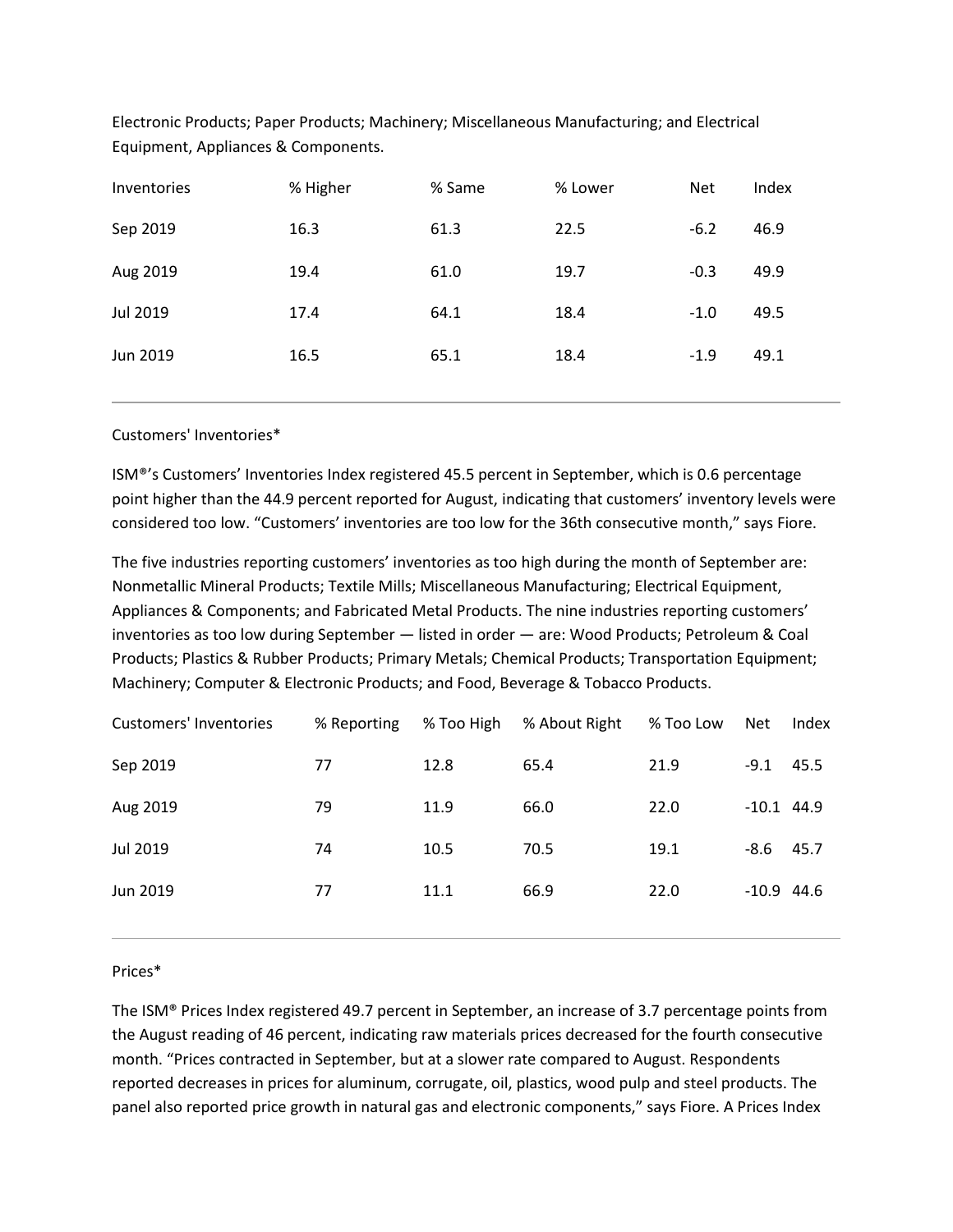above 52.5 percent, over time, is generally consistent with an increase in the Bureau of Labor Statistics (BLS) Producer Price Index for Intermediate Materials.

Five of the 18 industries reported paying increased prices for raw materials in September: Petroleum & Coal Products; Textile Mills; Miscellaneous Manufacturing; Food, Beverage & Tobacco Products; and Computer & Electronic Products. The 12 industries reporting a decrease in prices for raw materials in September — listed in the following order — are: Apparel, Leather & Allied Products; Furniture & Related Products; Paper Products; Wood Products; Fabricated Metal Products; Nonmetallic Mineral Products; Plastics & Rubber Products; Primary Metals; Chemical Products; Machinery; Electrical Equipment, Appliances & Components; and Transportation Equipment.

| Prices   | % Higher | % Same | % Lower | <b>Net</b> | Index |
|----------|----------|--------|---------|------------|-------|
| Sep 2019 | 16.4     | 66.5   | 17.1    | $-0.7$     | 49.7  |
| Aug 2019 | 14.9     | 62.2   | 22.9    | $-8.0$     | 46.0  |
| Jul 2019 | 15.9     | 58.4   | 25.7    | $-9.8$     | 45.1  |
| Jun 2019 | 19.7     | 56.4   | 23.9    | $-4.2$     | 47.9  |
|          |          |        |         |            |       |

# Backlog of Orders\*

ISM®'s Backlog of Orders Index registered 45.1 percent in September, which is 1.2 percentage points lower than the 46.3 percent reported in August, indicating order backlogs contracted for a fifth consecutive month, at a faster rate in September. "Backlogs continued to contract, and demand remained weak. Four of the six big industry sectors' backlog contracted during the period," says Fiore.

None of the 18 industries reported growth in order backlogs in September. The 11 industries reporting a decrease in order backlogs during September — listed in order — are: Apparel, Leather & Allied Products; Textile Mills; Electrical Equipment, Appliances & Components; Wood Products; Furniture & Related Products; Transportation Equipment; Computer & Electronic Products; Primary Metals; Chemical Products; Machinery; and Fabricated Metal Products. Seven industries reported no change in order backlogs in September as compared to August.

| Backlog of Orders* | % Reporting | % Higher | % Same | % Lower | <b>Net</b> | Index |
|--------------------|-------------|----------|--------|---------|------------|-------|
| Sep 2019           | 89          | 15.0     | 60.2   | 24.8    | $-9.8$     | 45.1  |
| Aug 2019           | 87          | 17.9     | 56.8   | 25.3    | $-7.4$     | 46.3  |
| Jul 2019           | 88          | 13.6     | 59.0   | 27.5    | $-13.9$    | 43.1  |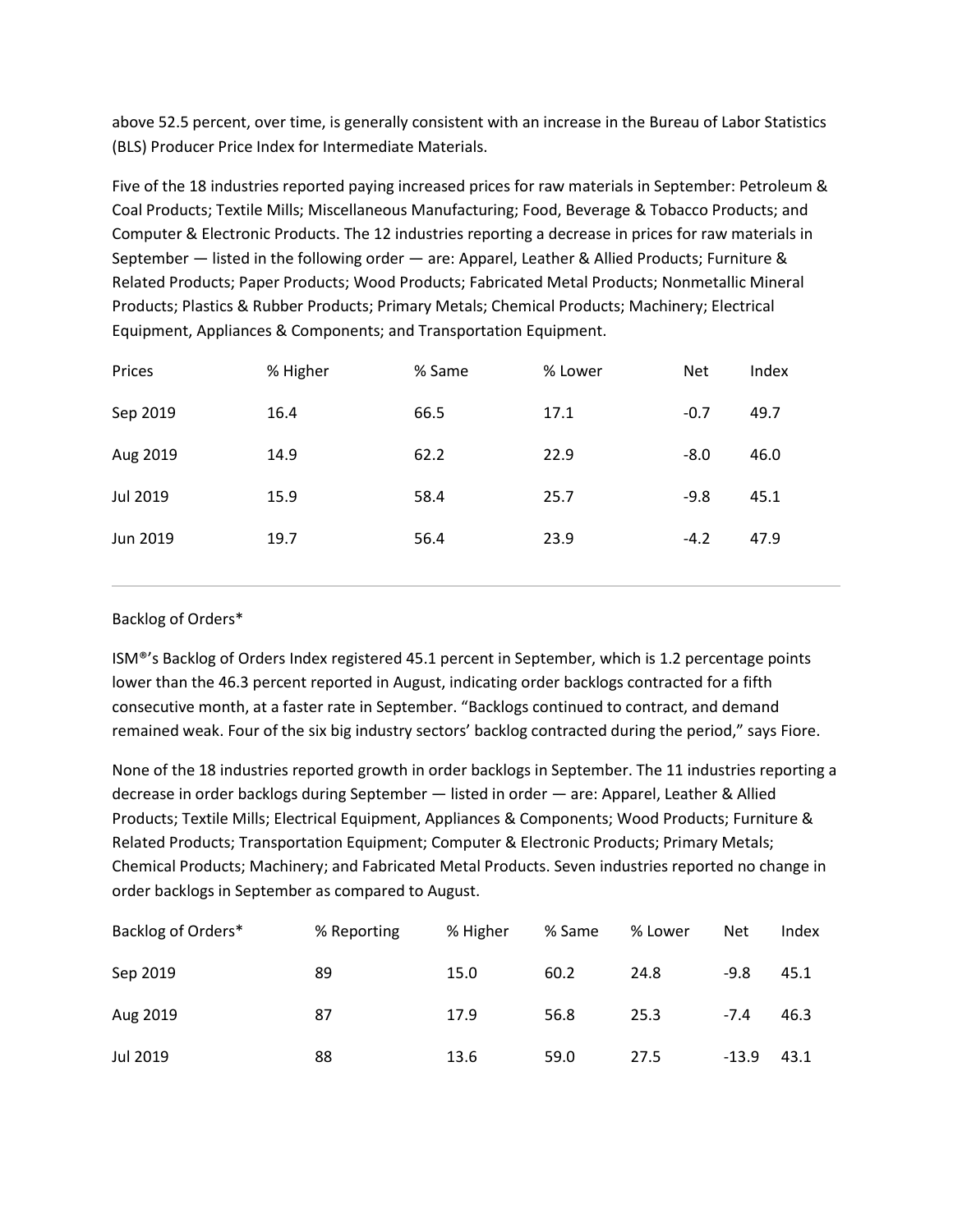| Backlog of Orders* | % Reporting | % Higher | % Same | % Lower | <b>Net</b> | Index |
|--------------------|-------------|----------|--------|---------|------------|-------|
| Jun 2019           | 88          | 17.8     | 59.2   | 23.0    | $-5.2$     | 47.4  |

### New Export Orders\*

ISM®'s New Export Orders Index registered 41 percent in September, 2.3 percentage points lower compared to the August reading of 43.3 percent, indicating that new export orders contracted for the third month in a row. "The index had its lowest reading since March 2009 (39.4 percent). One of the six big industry sectors expanded, and five contracted during the period. Many respondents continued to note global trade softness as a reason for sluggish activity," says Fiore.

The two industries reporting growth in new export orders in September are: Food, Beverage & Tobacco Products; and Miscellaneous Manufacturing. The 11 industries reporting a decrease in new export orders in September — listed in order — are: Apparel, Leather & Allied Products; Petroleum & Coal Products; Textile Mills; Fabricated Metal Products; Nonmetallic Mineral Products; Computer & Electronic Products; Transportation Equipment; Plastics & Rubber Products; Paper Products; Machinery; and Chemical Products.

| New Export Orders* | % Reporting | % Higher | % Same | % Lower | <b>Net</b> | Index |
|--------------------|-------------|----------|--------|---------|------------|-------|
| Sep 2019           | 77          | 6.3      | 69.6   | 24.2    | $-17.9$    | 41.0  |
| Aug 2019           | 75          | 10.4     | 65.8   | 23.8    | $-13.4$    | 43.3  |
| Jul 2019           | 75          | 8.5      | 79.3   | 12.2    | $-3.7$     | 48.1  |
| Jun 2019           | 77          | 13.2     | 74.5   | 12.3    | $+0.9$     | 50.5  |

# Imports\*

ISM®'s Imports Index registered 48.1 percent in September, an increase of 2.1 percentage points when compared to the 46 percent reported for August, indicating that imports contracted in September for the third consecutive month. "Five of the six big industry sectors contracted, with one expanding during the period. Imports Index contraction slowed during September," says Fiore.

The two industries reporting growth in imports during the month of September are: Petroleum & Coal Products; and Nonmetallic Mineral Products. The 11 industries reporting a decrease in imports in September — in the following order — are: Apparel, Leather & Allied Products; Paper Products; Plastics & Rubber Products; Electrical Equipment, Appliances & Components; Fabricated Metal Products; Computer & Electronic Products; Miscellaneous Manufacturing; Machinery; Transportation Equipment; Chemical Products; and Food, Beverage & Tobacco Products.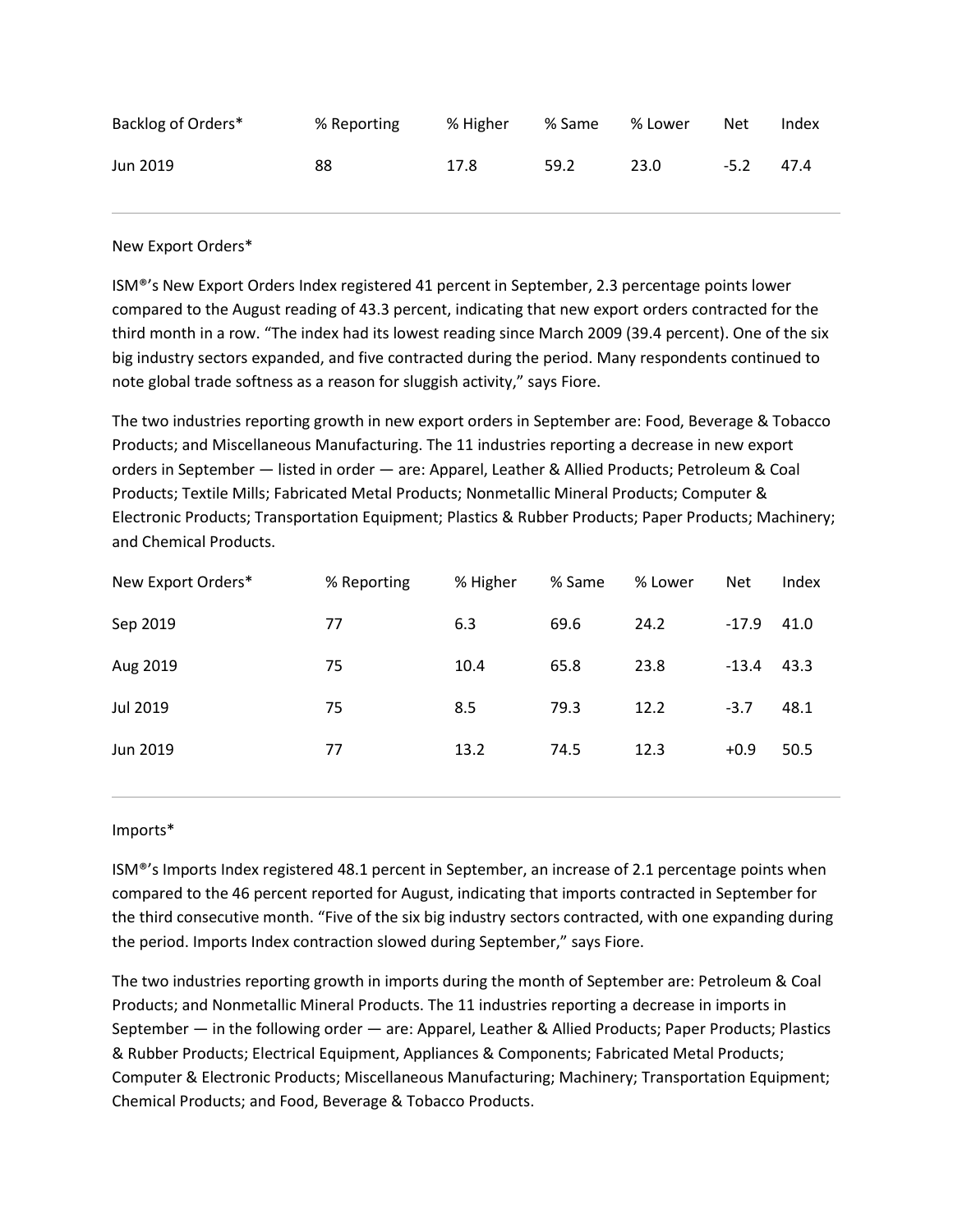| Imports  | % Reporting | % Higher | % Same | % Lower | <b>Net</b> | Index |
|----------|-------------|----------|--------|---------|------------|-------|
| Sep 2019 | 81          | 14.0     | 68.3   | 17.8    | $-3.8$     | 48.1  |
| Aug 2019 | 81          | 8.5      | 74.9   | 16.5    | $-8.0$     | 46.0  |
| Jul 2019 | 83          | 8.6      | 76.7   | 14.7    | $-6.1$     | 47.0  |
| Jun 2019 | 83          | 11.1     | 77.8   | 11.1    | 0.0        | 50.0  |

\*The Inventories, Customers' Inventories, Prices, Backlog of Orders, New Export Orders and Imports Indexes do not meet the accepted criteria for seasonal adjustments.

### Buying Policy

Average commitment lead time for Capital Expenditures increased by four days in September to 148 days. Average lead time for Production Materials decreased by two days in September to 63 days. Average lead time for Maintenance, Repair and Operating (MRO) Supplies decreased by five days in September to 32 days.

### Percent Reporting

| Capital Expenditures Hand-to-Mouth 30 Days 60 Days 90 Days 6 Months 1 Year + Average Days |    |    |    |    |    |    |     |
|-------------------------------------------------------------------------------------------|----|----|----|----|----|----|-----|
| Sep 2019                                                                                  | 22 | 5. | 9  | 16 | 26 | 22 | 148 |
| Aug 2019                                                                                  | 21 | 4  | 11 | 18 | 26 | 20 | 144 |
| Jul 2019                                                                                  | 20 | 6  | 8  | 18 | 27 | 21 | 148 |
| Jun 2019                                                                                  | 19 | 4  | 11 | 16 | 29 | 21 | 151 |

| <b>Production Materials</b> | Hand-to-Mouth 30 Days 60 Days 90 Days 6 Months 1 Year + Average Days |    |    |    |   |   |    |
|-----------------------------|----------------------------------------------------------------------|----|----|----|---|---|----|
| Sep 2019                    | 11                                                                   | 33 | 30 | 18 | 6 |   | 63 |
| Aug 2019                    | 10                                                                   | 35 | 29 | 15 | 9 |   | 65 |
| Jul 2019                    | 11                                                                   | 36 | 26 | 18 | 6 | 3 | 65 |
| Jun 2019                    | 12                                                                   | 32 | 26 | 17 | 9 | 4 | 72 |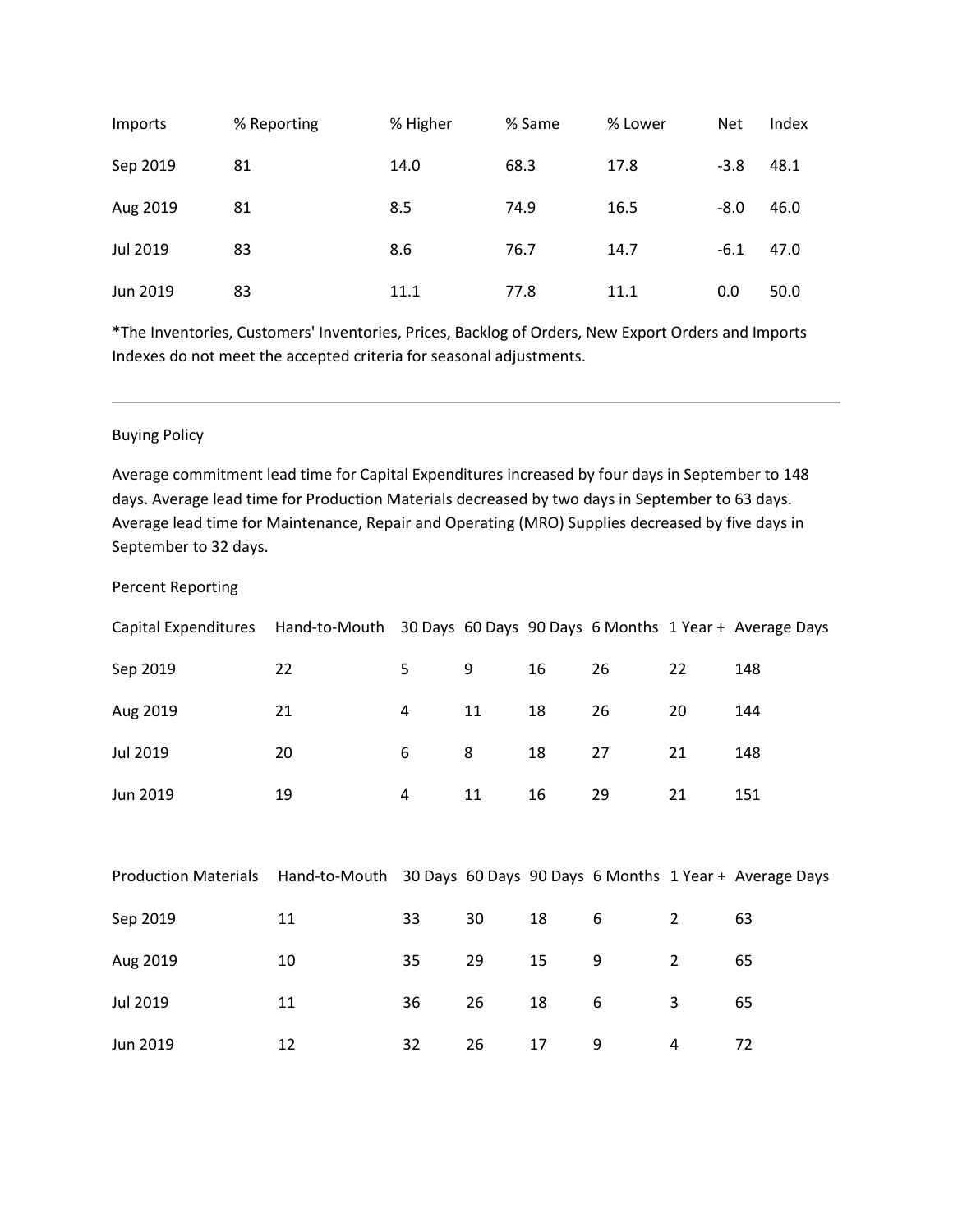| <b>MRO Supplies</b> | Hand-to-Mouth |    |    |                |   |          | 30 Days 60 Days 90 Days 6 Months 1 Year + Average Days |
|---------------------|---------------|----|----|----------------|---|----------|--------------------------------------------------------|
| Sep 2019            | 40            | 35 | 17 | - 6            | 2 |          | 32                                                     |
| Aug 2019            | 40            | 34 | 15 | $\overline{7}$ | 3 |          | 37                                                     |
| Jul 2019            | 40            | 36 | 16 | - 6            | 2 | $\Omega$ | 31                                                     |
| Jun 2019            | 37            | 37 | 17 | 6              | 2 |          | 36                                                     |

# About This Report

DO NOT CONFUSE THIS NATIONAL REPORT with the various regional purchasing reports released across the country. The national report's information reflects the entire U.S., while the regional reports contain primarily regional data from their local vicinities. Also, the information in the regional reports is not used in calculating the results of the national report. The information compiled in this report is for the month of September 2019.

The data presented herein is obtained from a survey of manufacturing supply executives based on information they have collected within their respective organizations. ISM® makes no representation, other than that stated within this release, regarding the individual company data collection procedures. The data should be compared to all other economic data sources when used in decision-making.

# Data and Method of Presentation

The Manufacturing ISM® Report On Business® is based on data compiled from purchasing and supply executives nationwide. The composition of the Manufacturing Business Survey Committee is stratified according to the North American Industry Classification System (NAICS) and each of the following NAICSbased industry's contribution to gross domestic product (GDP): Food, Beverage & Tobacco Products; Textile Mills; Apparel, Leather & Allied Products; Wood Products; Paper Products; Printing & Related Support Activities; Petroleum & Coal Products; Chemical Products; Plastics & Rubber Products; Nonmetallic Mineral Products; Primary Metals; Fabricated Metal Products; Machinery; Computer & Electronic Products; Electrical Equipment, Appliances & Components; Transportation Equipment; Furniture & Related Products; and Miscellaneous Manufacturing (products such as medical equipment and supplies, jewelry, sporting goods, toys and office supplies). The data are weighted based on each industry's contribution to GDP. Beginning in January 2018, computation of the indexes is accomplished utilizing unrounded numbers.

Survey responses reflect the change, if any, in the current month compared to the previous month. For each of the indicators measured (New Orders, Backlog of Orders, New Export Orders, Imports, Production, Supplier Deliveries, Inventories, Customers' Inventories, Employment and Prices), this report shows the percentage reporting each response, the net difference between the number of responses in the positive economic direction (higher, better and slower for Supplier Deliveries) and the negative economic direction (lower, worse and faster for Supplier Deliveries), and the diffusion index. Responses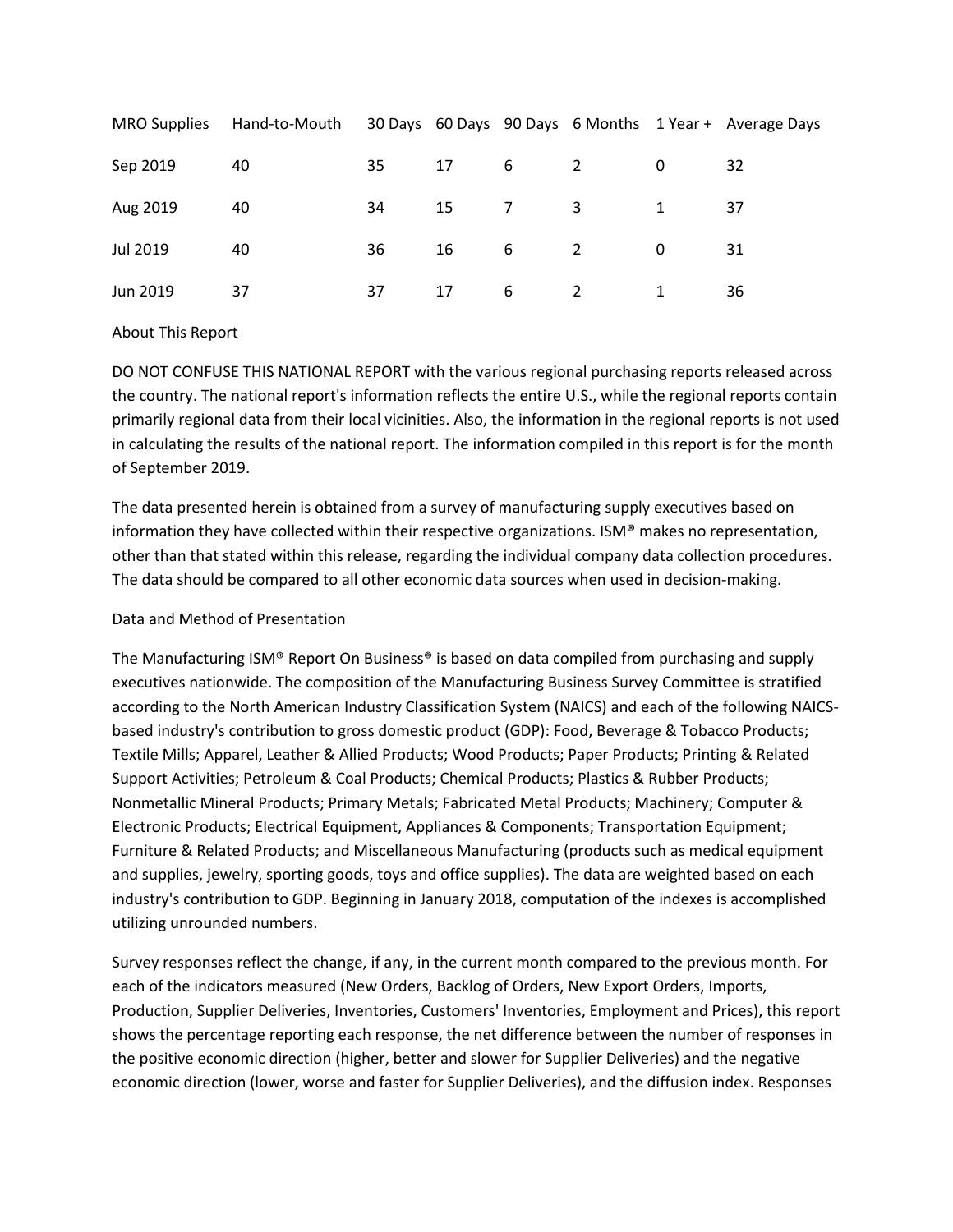are raw data and are never changed. The diffusion index includes the percent of positive responses plus one-half of those responding the same (considered positive).

The resulting single index number for those meeting the criteria for seasonal adjustments (PMI®, New Orders, Production, Employment and Supplier Deliveries) is then seasonally adjusted to allow for the effects of repetitive intra-year variations resulting primarily from normal differences in weather conditions, various institutional arrangements, and differences attributable to non-moveable holidays. All seasonal adjustment factors are subject annually to relatively minor changes when conditions warrant them. The PMI® is a composite index based on the diffusion indexes of five of the indexes with equal weights: New Orders (seasonally adjusted), Production (seasonally adjusted), Employment (seasonally adjusted), Supplier Deliveries (seasonally adjusted), and Inventories.

Diffusion indexes have the properties of leading indicators and are convenient summary measures showing the prevailing direction of change and the scope of change. A PMI® reading above 50 percent indicates that the manufacturing economy is generally expanding; below 50 percent indicates that it is generally declining. A PMI® above 43.2 percent, over a period of time, indicates that the overall economy, or gross domestic product (GDP), is generally expanding; below 43.2 percent, it is generally declining. The distance from 50 percent or 43.2 percent is indicative of the strength of the expansion or decline. With some of the indicators within this report, ISM® has indicated the departure point between expansion and decline of comparable government series, as determined by regression analysis. The Manufacturing ISM® Report On Business® survey is sent out to Manufacturing Business Survey Committee respondents the first part of each month. Respondents are asked to ONLY report on information for the current month. ISM® receives survey responses throughout most of any given month, with the majority of respondents generally waiting until late in the month to submit responses in order to give the most accurate picture of current business activity. ISM® then compiles the report for release on the first business day of the following month.

The industries reporting growth, as indicated in the Manufacturing ISM® Report On Business® monthly report, are listed in the order of most growth to least growth. For the industries reporting contraction or decreases, those are listed in the order of the highest level of contraction/decrease to the least level of contraction/decrease.

Responses to Buying Policy reflect the percent reporting the current month's lead time, the approximate weighted number of days ahead for which commitments are made for Capital Expenditures; Production Materials; and Maintenance, Repair and Operating (MRO) Supplies, expressed as hand-to-mouth (five days), 30 days, 60 days, 90 days, six months (180 days), a year or more (360 days), and the weighted average number of days. These responses are raw data, never revised, and not seasonally adjusted since there is no significant seasonal pattern.

# ISM ROB Content

The Institute for Supply Management® (ISM) Report On Business® (both Manufacturing and Non-Manufacturing) (ISM ROB) contains information, text, files, images, video, sounds, musical works, works of authorship, applications, and any other materials or content (collectively, "Content") of ISM ("ISM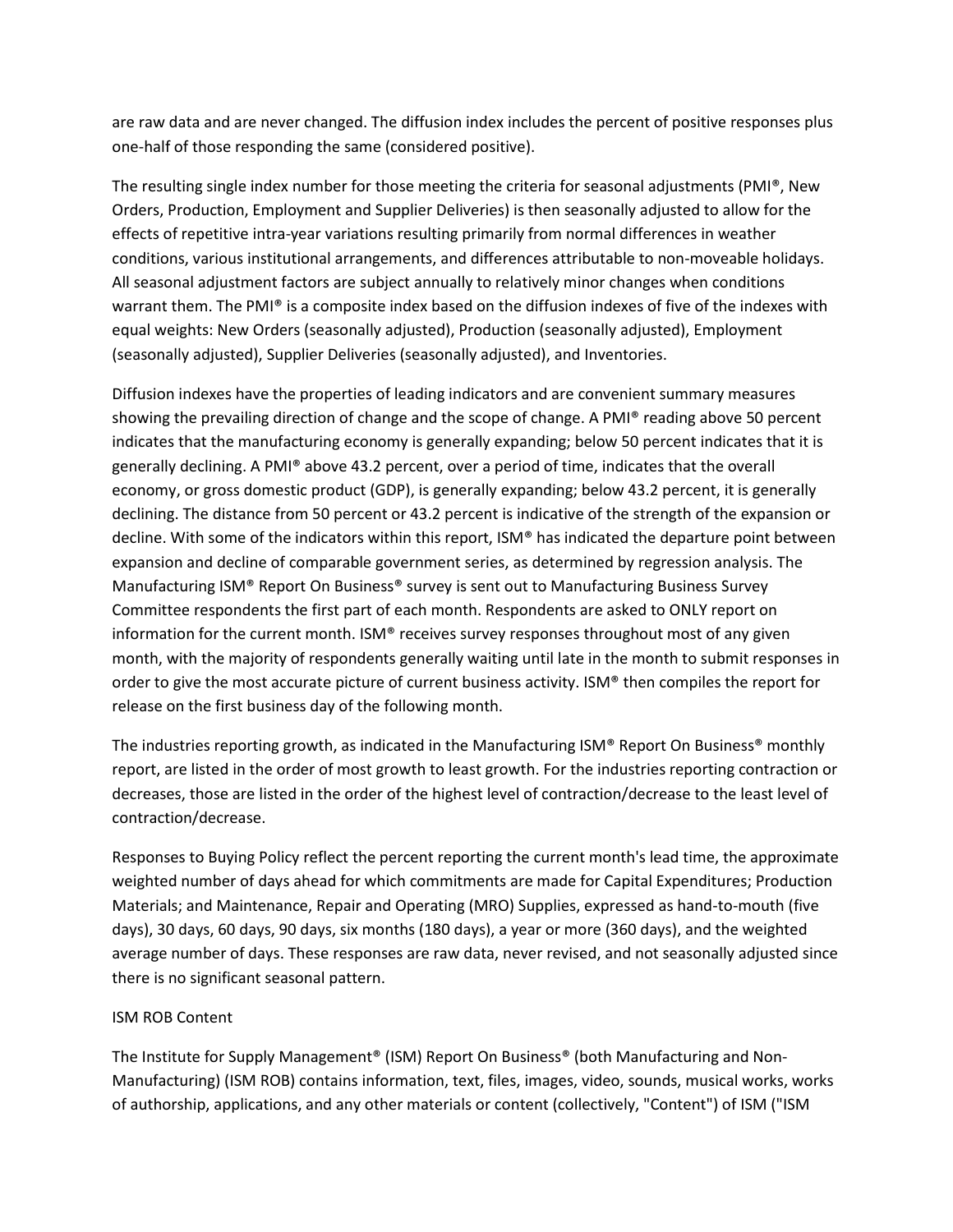ROB Content"). ISM ROB Content is protected by copyright, trademark, trade secret, and other laws, and as between you and ISM, ISM owns and retains all rights in the ISM ROB Content. ISM hereby grants you a limited, revocable, nonsublicensable license to access and display on your individual device the ISM ROB Content (excluding any software code) solely for your personal, non-commercial use. The ISM ROB Content shall also contain Content of users and other ISM licensors. Except as provided herein or as explicitly allowed in writing by ISM, you shall not copy, download, stream, capture, reproduce, duplicate, archive, upload, modify, translate, publish, broadcast, transmit, retransmit, distribute, perform, display, sell, or otherwise use any ISM ROB Content.

Except as explicitly and expressly permitted by ISM, you are strictly prohibited from creating works or materials (including but not limited to tables, charts, datastreams, timeseries variables, fonts, icons, link buttons, wallpaper, desktop themes, on-line postcards, montages, mash-ups and similar videos, greeting cards, and unlicensed merchandise) that derive from or are based on the ISM ROB Content. This prohibition applies regardless of whether the derivative works or materials are sold, bartered, or given away. You shall not either directly or through the use of any device, software, internet site, web-based service, or other means remove, alter, bypass, avoid, interfere with, or circumvent any copyright, trademark, or other proprietary notices marked on the Content or any digital rights management mechanism, device, or other content protection or access control measure associated with the Content including geo-filtering mechanisms. Without prior written authorization from ISM, you shall not build a business utilizing the Content, whether or not for profit.

You shall not create, recreate, distribute, incorporate in other work, or advertise an index of any portion of the Content unless you receive prior written authorization from ISM. Requests for permission to reproduce or distribute ISM ROB Content can be made by contacting in writing at: ISM Research, Institute for Supply Management, 309 West Elliot Road, Suite 113, Tempe, Arizona 85284-1556, or by emailin[g kcahill@instituteforsupplymanagement.org.](mailto:kcahill@instituteforsupplymanagement.org?subject=Content%20Request)

ISM shall not have any liability, duty, or obligation for or relating to the ISM ROB Content or other information contained herein, any errors, inaccuracies, omissions or delays in providing any ISM ROB Content, or for any actions taken in reliance thereon. In no event shall ISM be liable for any special, incidental, or consequential damages, arising out of the use of the ISM ROB. Report On Business®, PMI®, and NMI® are registered trademarks of Institute for Supply Management®. Institute for Supply Management<sup>®</sup> and ISM<sup>®</sup> are registered trademarks of Institute for Supply Management, Inc.

# About Institute for Supply Management®

Institute for Supply Management® (ISM®) serves supply management professionals in more than 90 countries. Its 50,000 members around the world manage about US\$1 trillion in corporate and government supply chain procurement annually. Founded in 1915 as the first supply management institute in the world, ISM is committed to advancing the practice of supply management to drive value and competitive advantage for its members, contributing to a prosperous and sustainable world. ISM leads the profession through the ISM Report On Business®, its highly regarded certification programs